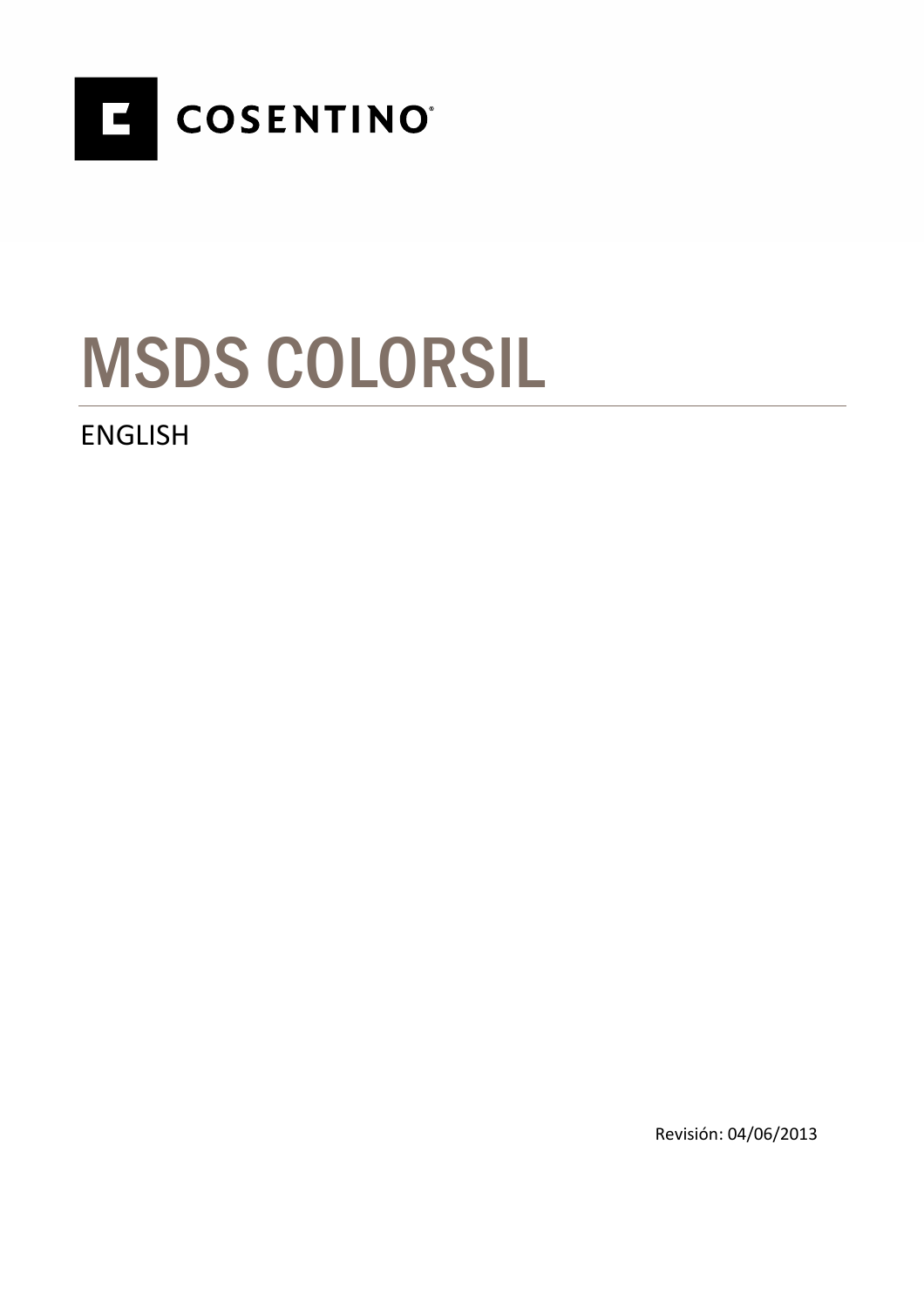

## MSDS COLORSIL

#### **I. IDENTIFICATION OF THE SUBSTANCE OR PREPARATION AND OF THE COMPANY OR FIRM.**

- 1. **Preparation Identification**: COLORSIL
- 2. **Preparation Use:** COLORSIL is a one-part, neutral curing, low modulus alkoxy silicone sealant which cures at room temperature under the action of atmospheric moisture to give an elastic rubber. It is especially designed for SILESTONE colours.
- 3. **Identification of the company or firm**: COSENTINO

 Ctra. Baza – Huercal Overa, Km 59 04850 Cantoria (Almería) Telf.: 00 34 950 444175 – Fax: 00 34 950 444226

Emergency phone**. Toxicological Information Medical Service: Tel. (91) 562.04.20**

#### **II. FEATURES:**

- Low modulus, high elasticity
- Resistant to ozone, ultra-violet radiation and temperature extremes
- Contains fungicide
- Contains a biocide that guarantees the antibacterial protection of the surfaces.
- Suitable for sanitary applications.

2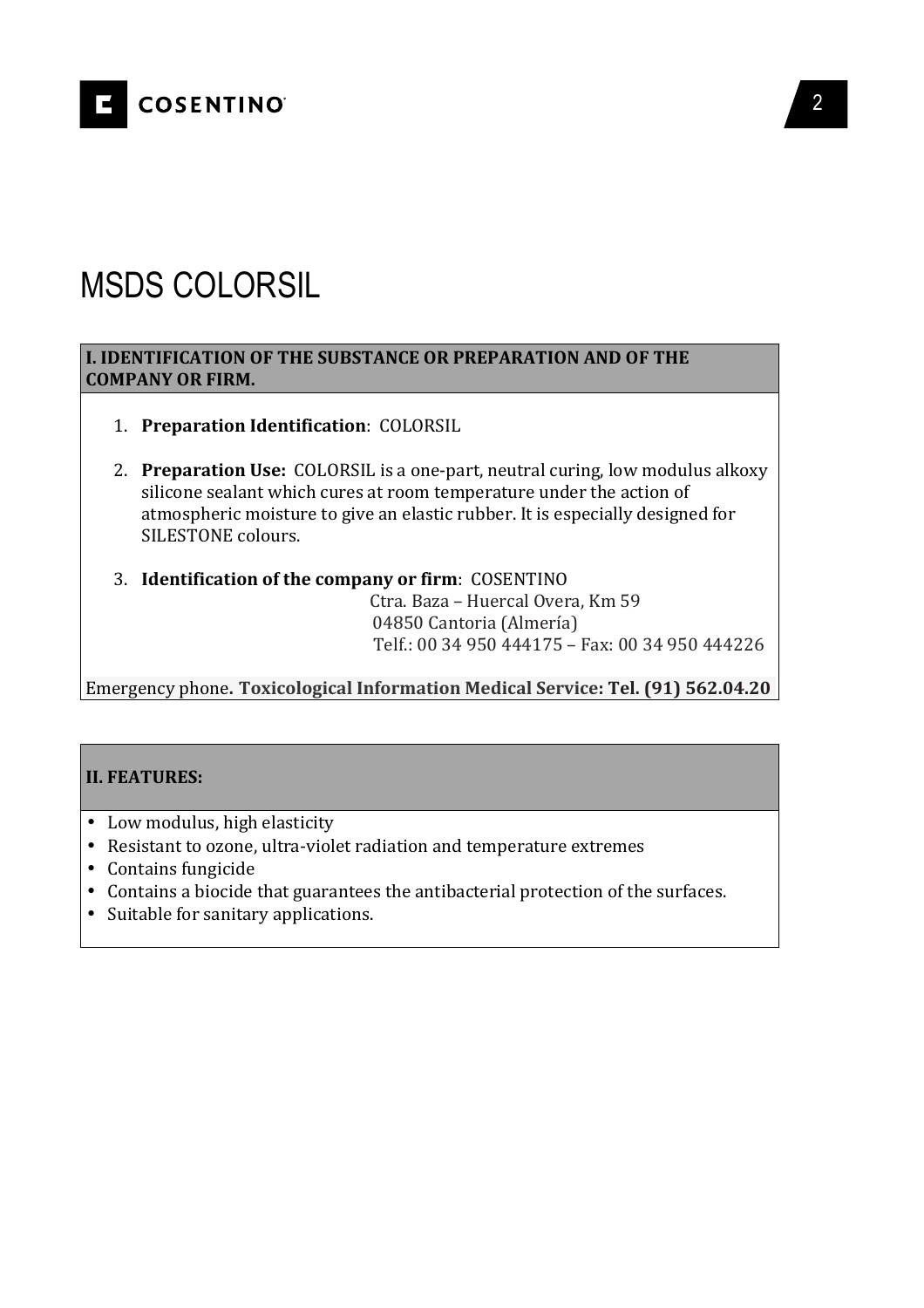

#### **III. APPLICATIONS:**

COLORSIL offers good adhesion to most materials used in construction and it is suitable for sealing low stress connection and expansion joints.

COLORSIL is especially designed for sealing pieces of stone, quartz counters, or any porous surface that is liable to become stained.

COLORSIL can be used for sealing low stress joints in sanitary areas like e.g. bathrooms and kitchens.

#### **IV. SURFACES:**

Ensure that surfaces to be sealed are clean, dry and free from frost. Clean all joints of release agents, water repellents, dust, dirt, old sealants and other contaminants which could impair adhesion. Non-porous surfaces should be cleaned and degreased by wiping with a suitable solvent before application of sealant.

#### **V. PACKAGING AND COLOURS:**

COLORSIL is supplied in 280 ml cartridges packed in boxes of 25. COLORSIL is available in a wide variety of colours.

#### **VI. CONSERVATION:**

When stored at or below 30°C in the original unopened cartridges, COLORSIL has a usable life of 12 months.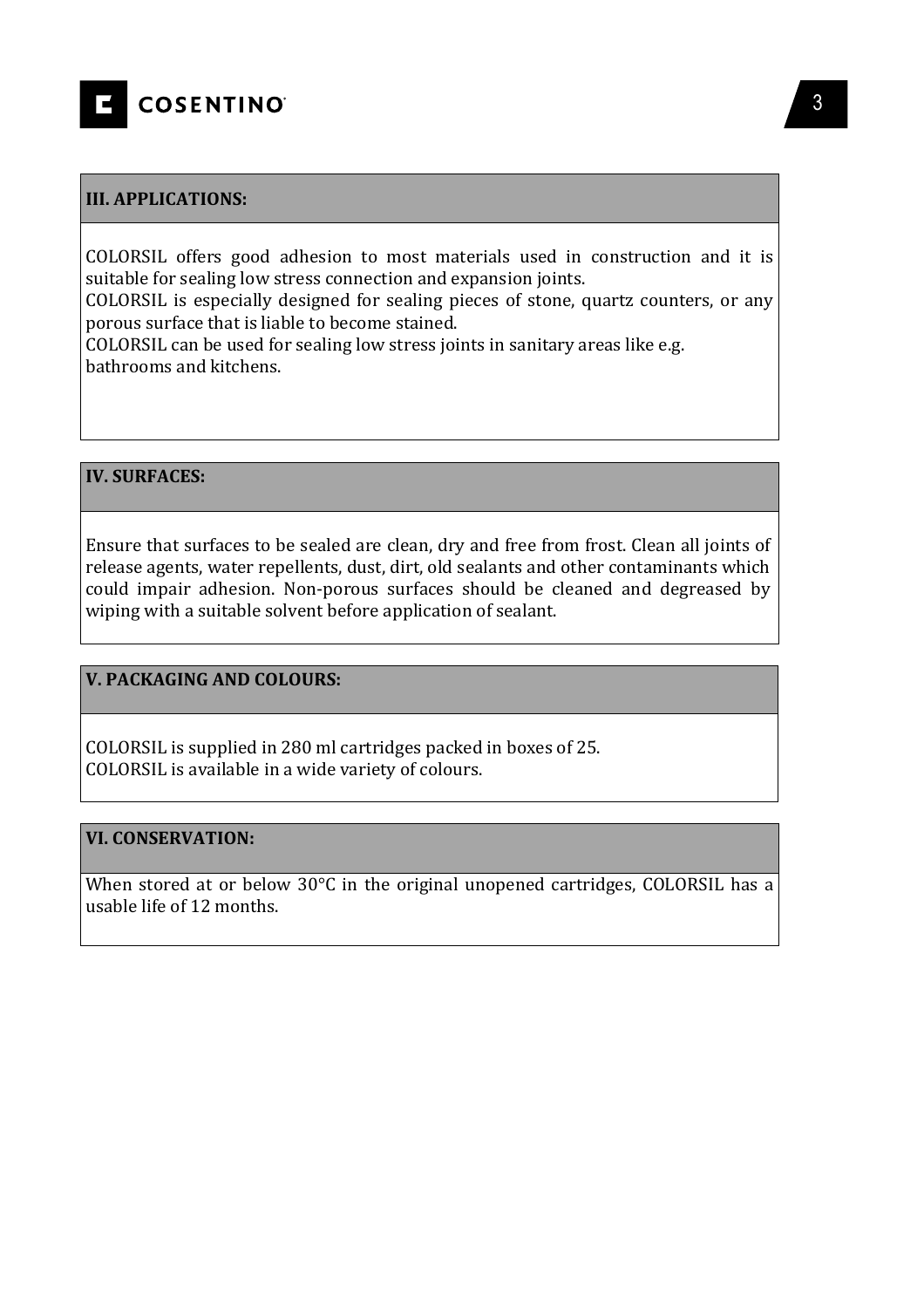

#### **VII. LIMITATIONS:**

COLORSIL silicone sealant can't be painted.

COLORSIL silicone sealant is not recommended for structural glazing or insulated glazing applications.

Do not use COLORSIL silicone sealant on bituminous substrates, substrates based on natural rubber, choloroprene or EPDM or on building materials which might bleed oils, plasticisers or solvents.

COLORSIL is not recommended for sealing of aquaria and submerged joints.

Not expose to thermal, mechanical or chemical influences, before his complete vulcanization.

#### **VIII. HANDLING PRECAUTIONS**

Product safety information required for safe use is not included. Before handling, read product safety data sheets and container labels for safe use, physical and health hazard information. The material safety data sheet is available on request.

During vulcanization methanol and ethanol are released. These vapours should not be inhaled for long periods or in high concentration. Hence, good ventilation of the work place is necessary. Should uncured silicone rubber come into contact with eyes or mucous membranes, the affected area must be rinsed thoroughly with water as irritation will otherwise be caused. Cured silicone rubber, however, can be handled without any risk to health.

Keep out of reach of children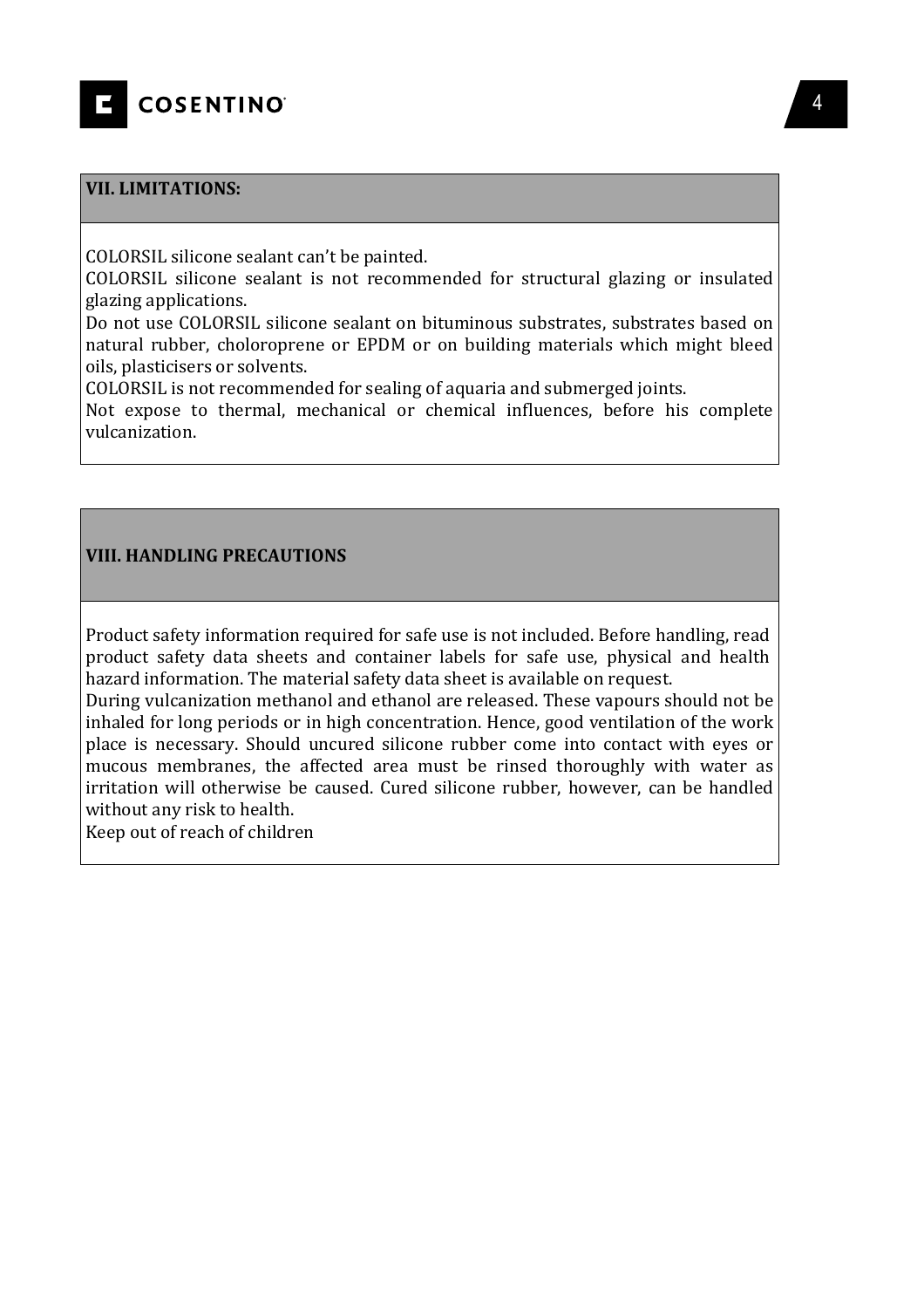#### **IX. Physical and chemical properties.**

| Cure system                | Alcoxi                                               |
|----------------------------|------------------------------------------------------|
| Application<br>temperature | +5 $^{\circ}$ C y +40 $^{\circ}$ C.                  |
| Application rate,          | $<$ 40 g/min 3 mm,<br>2 bar                          |
| Density                    | $0.99 - 1.02$ g/cm3                                  |
| Hardness (Shore A)         | $22 \pm 3$ (ISO 868)                                 |
| $E-Modulus$ 100 %          | $> 0.35$ N/mm <sup>2</sup> ISO<br>8339               |
| Tensile strength           | $> 0.5$ N/mm <sup>2</sup><br>IS <sub>0</sub><br>8339 |
| Elongation at break        | $> 300\%$<br>IS <sub>0</sub><br>8339                 |
| Sag, slump                 | $< 2$ mm                                             |
| Tooling time*              | $< 15$ min                                           |
| Tack free time*            | $<$ 30 min                                           |
| Temperature<br>resistance  | $-40$ <sup>o</sup> C a +120 <sup>o</sup> C           |

 **\*** Depending on moisture and temperature conditions.

To the best of our knowledge and judgement about components, the information and recommendations in this publication are accurate on the date of publication. No part of its content should be construed as an explicit or implied guarantee of quality. In all cases it is the responsibility of the users to determine the suitability of this information or suitability of any product for its correct application.

COSENTINO S.A. DO NOT ACCEPT ANY RESPÒNSABILITY CONCERNING ITS ASSESSMENT OF THE SAFETY AND HEALTH CONDITIONS UNDER WHICH THIS PRODUCT IS TRANSPORTED, STOED OR USE.